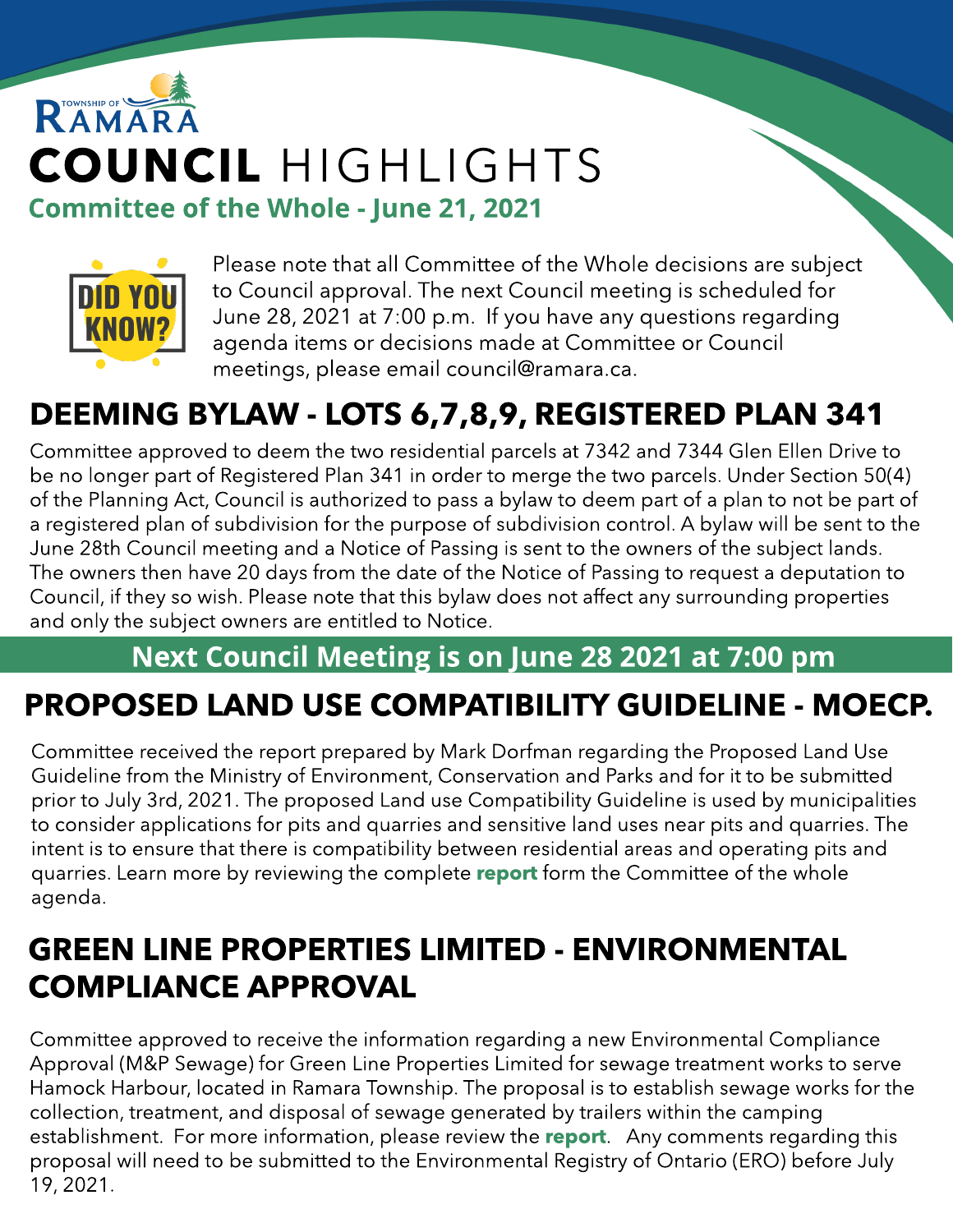## RAMA FIRST NATION AND RAMARA UPDATE ON ROADS

Committee approved to initiate the public process to stop up, close and transfer ownership of the roads in question to Rama First Nation and to facilitate an appropriate agreement between Township of Ramara and Rama First Nation communities. The roads in question are the following: Fish Sideroad, Benson Sideroad, Willison Sideroad, William Street and Victoria Street.

The transfer of roads is a result of the Chippewas of Ramara First Nation receiving a grant from the Federal government to upgrade these roads. However, they cannot proceed with the upgrades to these roads until the ownership has been changed. The upgrade to these roads are as follows:

- Upgrade Fish road to handle increased residential travel traffic and improve residential traffic use.
- Upgrade Benson Sideroad intersection with Fish Sideroad for improved sight-lines and drainage.
- Upgrade Willison Sideroad, William and Victoria Street for improved local traffic use.

This work is mutually beneficial to both communities and demonstrates our commitment to work with our neighbours and supports our strategic priorities of working with partners. The next step is to provide a notice to all residents affected and schedule a public meeting.

#### **[Click](https://www.simcoe.ca/dpt/ccd/newsletters) [here](https://www.simcoe.ca/dpt/ccd/newsletters) [for](https://www.simcoe.ca/dpt/ccd/newsletters) [Count](https://www.simcoe.ca/dpt/ccd/newsletters)y [Council](https://www.simcoe.ca/dpt/ccd/newsletters) [Highlight](https://www.simcoe.ca/dpt/ccd/newsletters)s**

## COMMUNITY SAFETY & WELL BEING PLAN

Committee approved to adopt the Community Safety and Well Being Plan in principle as long as there is no direct cost to the Township. The Community Safety and Well Being Plan was developed in partnership with the City of Orillia and the Townships of Oro Medonte and Severn. This plan, as required under the Province of [Ontario](https://www.ontario.ca/laws/statute/s18003)'s **[Bill](https://www.ontario.ca/laws/statute/s18003) [175](https://www.ontario.ca/laws/statute/s18003) [Safer](https://www.ontario.ca/laws/statute/s18003) Ontario [Act](https://www.ontario.ca/laws/statute/s18003) [\(2018\)](https://www.ontario.ca/laws/statute/s18003)**, provides a framework on how partners across different sectors can work together to explore options and provide solutions that support our community's safety and well-being. The focus with the plan is on Mental Health and Addictions, Preventable Mortality: Social Connectedness/Safety, Employment and Access to Services. Overall this plan is aimed to support residents by improving equity, access and quality of supports that Ramara residents may need and ensuring that those are connected to the most appropriate service and provider.

#### **[Click](https://ramara.civicweb.net/portal/) [here](https://ramara.civicweb.net/portal/) [for](https://ramara.civicweb.net/portal/) [full](https://ramara.civicweb.net/portal/) [Council](https://ramara.civicweb.net/portal/) [Agenda](https://ramara.civicweb.net/portal/) [and](https://ramara.civicweb.net/portal/) [Minut](https://ramara.civicweb.net/portal/)es**

### BUDGET AMENDMENT REQUEST - BRIDGE #2 (POPLAR) AND BRIDGE #4 (PINETREE)

Committee approved to reallocate \$1,065,000 earmarked in the 2021 budget for the replacement of the Concession Road 9 culvert be reallocated to the rehabilitation of bridge #2 and bridge #4. Committee also approved that funds be included in the 2023 budget for the replacement of Concession Road 9 box culvert, and all unspent funds be reallocated to reserves. Our engineers reported that the Concession Road 9 project can be held off up to five years to accommodate the Concession Road 9 municipal drainage works which will aid in dewatering.